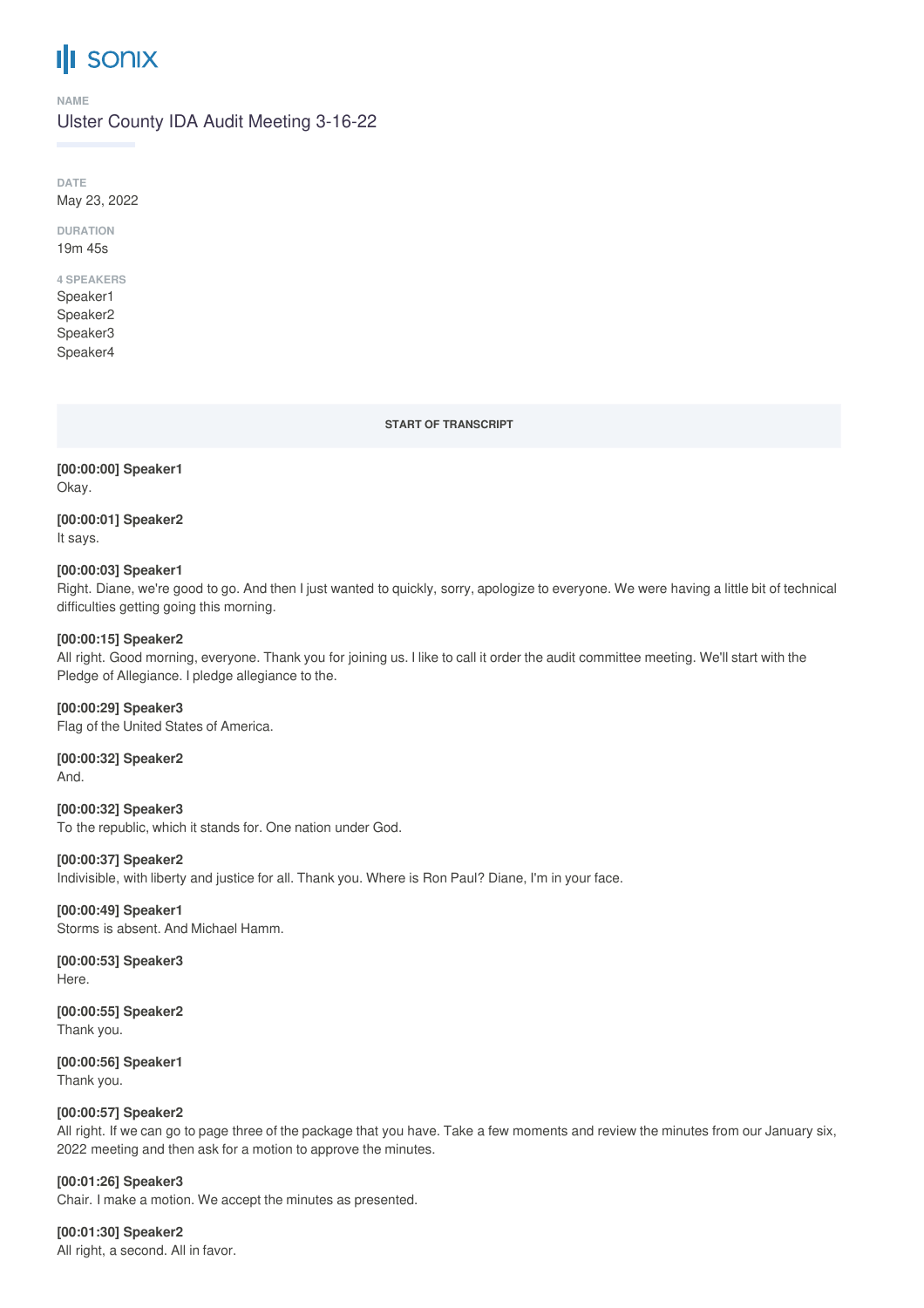**[00:01:32] Speaker3** All right.

#### **[00:01:33] Speaker2**

Thank you. All righty. Rose, do we have any public comment on agenda items only?

#### **[00:01:43] Speaker1**

Just wait in a second to make sure.

**[00:01:45] Speaker2** Okay.

#### **[00:01:48] Speaker1**

Nope. It looks like we don't.

#### **[00:01:49] Speaker2**

Sorry. Thank you. Thank you. All right. And I don't believe we have any business that we need to take into executive session. No, thank you. Any old business? No business. All right. We're moving right through this agenda. New business we do have, and that is review of the 2021 audited financial statements that we are required to have each year. And so I'd like to introduce Matt Vanderbeek from us, who did our audit for us.

#### **[00:02:23] Speaker4**

Matt Thanks. Diane. So yes, I'd like to just go through the draft of the financial statements that we have in the packet and reference some of the pages just for your for your own reference. So where we are is we, we've substantially completed the audit. I think we're to the point where we're ready to issue and make sure that you're on time for March 31st deadline and working with Rose. Now, the next step really is to tie out the Paris Report. So the figure is in the back of the financial statements, which is a lot of the stuff that you're interested in as far as employment data and projects and stuff that's still in process, just so you know. So if there's if we find something in our tie out that has to change, we'll make sure that gets updated. But all the numbers in the in the document should be solid and want to thank Rose in particular just making sure we get everything done on time. So I thought the coordination was was done well and you'll see in a minute we have no control findings or you saw when you looked at the required communication letter, which is behind the financial statements. So no control findings, no adjustments, which again is what we're looking for from an audit perspective. It makes the audit more efficient and you take responsibility for your books. So it's really important.

#### **[00:03:54] Speaker4**

So I want to thank Rose for that. So when you look at the financial statements, I'll start you out on page 27 of the packet. Which is the opinion. It did change the format. So it may look a little different than what it is standard this year, but for the most part it says everything is good, the opinion is unmodified. Then I want to just from a highlight perspective, because there were some things fairly significant this year if you look at page 34 of the packet. That is your statement of revenues, expenses and changes in net position. The the most significant thing that should jump out at the bottom of the page is you had an increase in your net position of 528,000. Obviously, that's substantial for the size of this organization caused your net position then to go up to 1.2 million. A lot of it is held in cash. You're going to see in a minute or you may have saw already there's a receivable still that you have to collect on the one project for the Kingstonian project in particular. It's pretty significant. We're going to look to see if, as a subsequent event, if anything happens prior to March, we'll make sure we disclose that we'll be looking to see the status of that. But when you look at the figures, I mean, you continued on with your grant program related to the PPE, you authorized 200,000.

#### **[00:05:22] Speaker4**

I think you basically spent that. So that that's coming through the expenses this year. So when you compare this year to last year's expenses, really the only change is the fact that you have the change in the amount of grants that you decided to disperse. And on the revenue side, you had six projects, a lot more activity this year. One in particular was large, so you had 775,000 on revenue, which drove that \$528,000 of income. When you look at the cash flow statement on page, you want to say something Rose? No, no. I thought you were about to say something. Page 35. The cash flow shows that you generated 200,000 at the present time in cash. That's an increase in your cash. If you flip back to page 33. Then you're going to look at your balance sheet. The reason I go in that order is because that's where it all ends up. Basically, now you have 648,000 at the time of cash use. You have some escrow increase in escrow deposits. You may see that there is a number that stands out in 2021. We did not have it in 2020. We decided to break it out this year because it was more material. It's more appropriate to put that as a restricted item. Certificate of deposit. You continue to roll over to do in July, make a decision again whether or not you want to roll that over.

#### **[00:06:46] Speaker4**

And there's your receivable balance of 447 K at the end of December, which the plan to collect that in the short term the liabilities only really make up the escrow payable, which in effect is you require that on your projects and you have a certain level of monitoring and compliance requirements going forward. I think that helps you make sure you get paid for those types of activities and you'll remit what you need to back to the project at the completion of the term. So overall for the IDA, I think those were the main points that I wanted to cover. One last interest of sorry, one last interest item of interest is really on your budget side. It's on page 43. You might be interested there. You're pretty much in line with what your budget was when you revised it based on from a project perspective and you also modified it for the grants you decided to pay out this year. The only thing that's a little different is your contract for services is down. So I think you didn't end up incurring those costs this year for 2021, which. I think makes sense based on my understanding. So that was just something you had budgeted that didn't flow through. That's the only thing that kind of stood out for me. So I wanted to just point that out to you.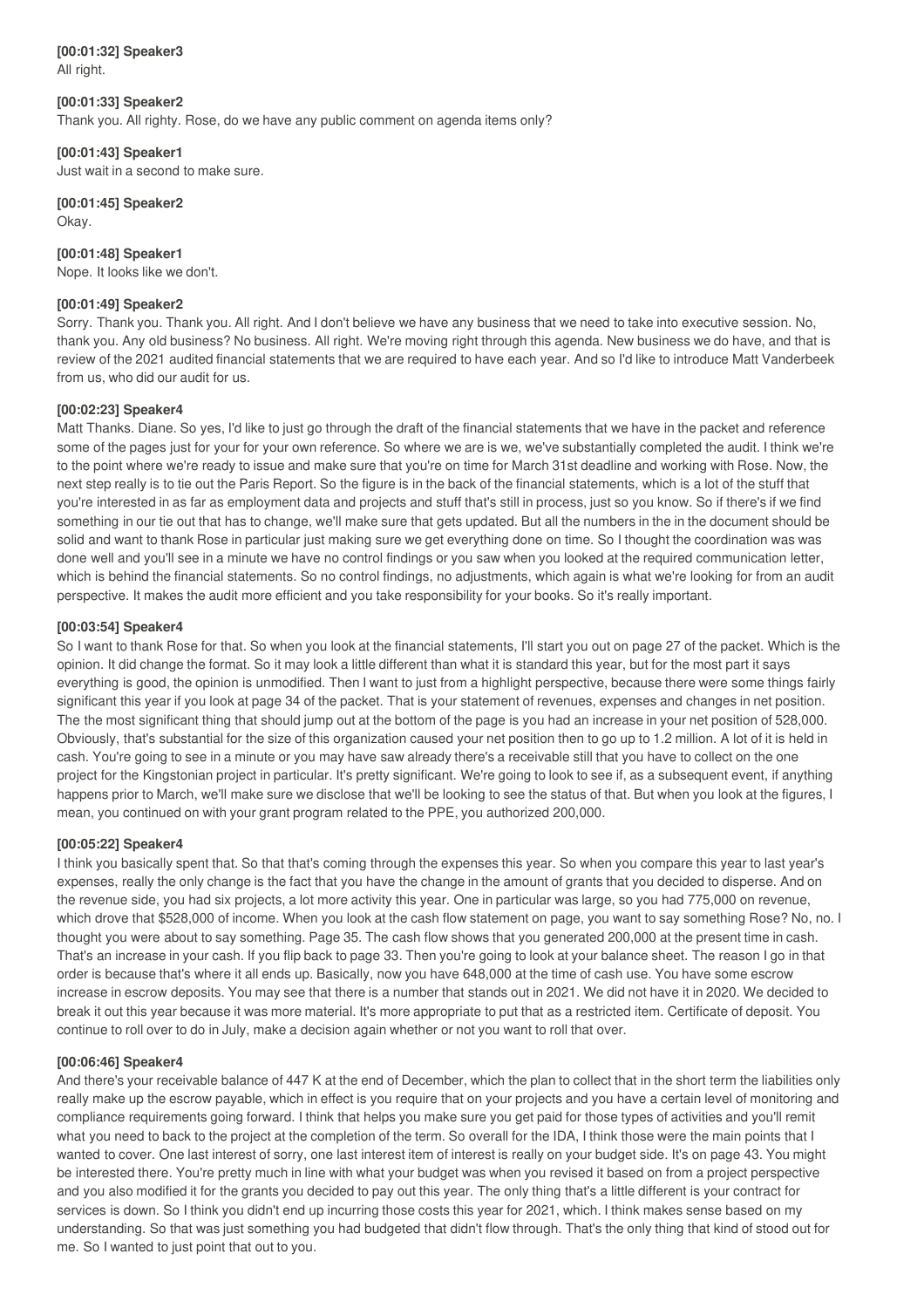#### **[00:08:17] Speaker1**

Otherwise, I'm sorry. I just want to interrupt real quick. The contracts for other services.

## **[00:08:22] Speaker2**

It's.

#### **[00:08:25] Speaker1**

It's like we know it's going to be extra money in the budget. So that's why it was nothing that we needed to have. We had no extra stuff we needed done.

#### **[00:08:34] Speaker4**

Oh, that's okay. I thought it was with your contracts. Or. Or. With maybe other entities that you have for services now.

#### **[00:08:44] Speaker1**

No, it was just. Yeah.

#### **[00:08:46] Speaker4**

Okay. Well, that's fine. So that just didn't come through. So you had the benefit of that on the expense side. So that's all. I had no other concerns at this point. Again, I thought we're in a position to finish up and move forward.

#### **[00:09:04] Speaker2**

Thank you, Matt. I do have a question. Page 53 there. I think there's a section it's called Significant Risk Identified. And there were two sorry. Yes. One was management override of controls and the other was improper revenue recognition. Can you talk about that?

#### **[00:09:21] Speaker4**

Yeah, it's a good question because I actually have the highlighted, but for some reason I just forgot to mention.

**[00:09:26] Speaker2** Okay.

#### **[00:09:27] Speaker4**

So with the new auditing standard that was implemented this year for the report, there is also a requirement to communicate with those charged with governance regarding significant risks. So when you look at the engagement letter, I put those same risks in the engagement letter. When you engage me and when I put that there is because we need to communicate that in planning and then at the end of the engagement. So now these two risks are required risks under the auditing standards. So they're not unique to you? Every entity the standards say that there's a management override risk. We always have to identify that as a significant risk. Actually, it's a fraud risk. So and the reason is because we look we look for where management would override a normal control process. So if you have a typical procedure that you have and all of a sudden we see adjustments being made to kind of override that process, we look for that. So we look at and test your journal interest, for instance. That's what that is. We had no issues that we found related to it. That's what management override. Improper revenue recognition, again, is a risk that's identified that's significant. So we just make sure that we have to test your substantively your revenue. You can't just test controls.

#### **[00:10:45] Speaker2**

Clearly, two things you test out of the gate, so to speak. You have to.

#### **[00:10:50] Speaker4**

If we had something else that was unique for you for this year, we would identify it. But those those capture really what we had to do. We didn't have to identify anything else.

#### **[00:10:59] Speaker2**

Okay. Thank you. That's helpful, because I was looking through the rest of it and I didn't see any other language related to any findings or anything. So it's like, well, this is curious, so thank you.

#### **[00:11:09] Speaker4**

Yeah, no, you're not the only one. I've been asked that now almost in every meeting. So it's a little it's part of the template, believe it or not, that we have to put that in there.

#### **[00:11:18] Speaker2**

I believe that. Yes.

**[00:11:21] Speaker1**

They always make things better, don't they, Matt?

#### **[00:11:24] Speaker4**

Yeah, well, the opinion changed a lot. If you look at it, it tries to be more clear because there's always an expectation gap. You always hear about what did the auditors do, what can you rely on? I've learned that since I've been in college. Well, what they're trying to do, in the opinion, is to spelled out the responsibilities of management and the auditors. So that is more clear. So I would make sure you pay attention to that.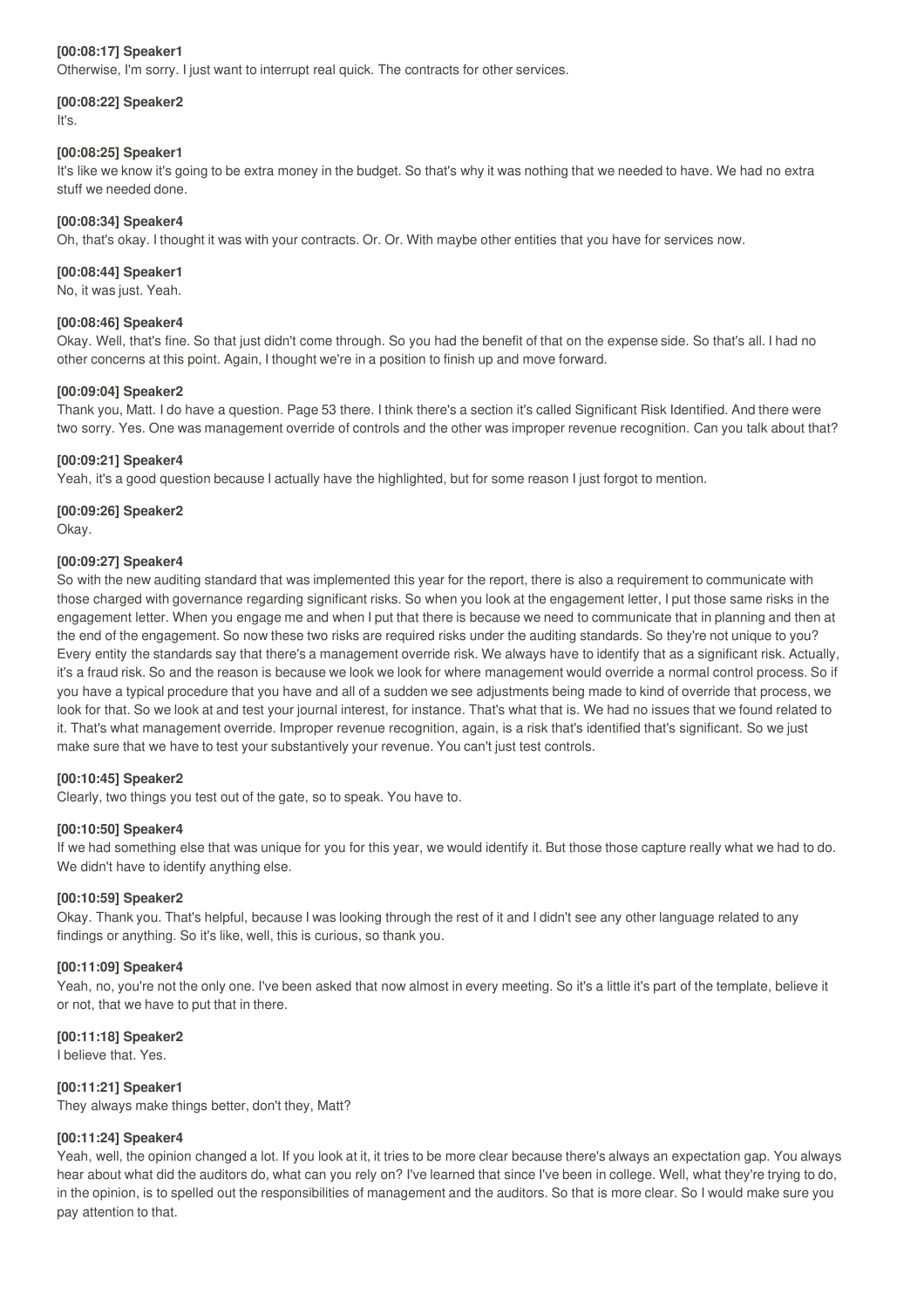#### **[00:11:49] Speaker2**

Okay, great. Great. So the good news is our revenue is up 250% this past year. Our expenses are down almost 32%. We have more projects generating more fees and our net balance is strong and our net position, I should say. So I think it looks like we're we're in very strong standing here. And thank you for for working with Rose. And thank you, Rose, for all the work that you've done. So March 31st is our deadline to get this all in. And then we have the Paris Report that has to be wrapped up as well.

#### **[00:12:24] Speaker1**

Right. So I have to wrap up Paris first and then get it to Matt and his team to go through. And they do kind of like a cursory overview for us a little more in cursory probably.

#### **[00:12:37] Speaker4**

Don't say cursory. Yeah.

#### **[00:12:39] Speaker1**

But that's part of what you're supposed to. But my point was, it's not part of what you necessarily have to do as part of doing the audit, but you do it also as part of what we asked.

#### **[00:12:50] Speaker4**

I'll tell you what the responsibility is. The responsibility is in any document that includes financial information that I audit, I have to see that that document is prepared consistently with what I presented as far as an audit. So whenever you put audited information in a document, whether it be an annual report, whether it be the Paris Report, I have to make sure there's not an inconsistency. So we will tie out those numbers now because there's an expectation that because we're doing the audit and I have the schedules in the back of my opinion, we clarify our responsibility in our report. But still, again, there's an expectation of what what why they're there. So we have to look at them more closely. We will test them. We will select samples and we will take them to underlying. Documents, but we won't test 100% of the information just like an order.

#### **[00:13:41] Speaker1**

Right. I meant there's other stuff in the papers report that doesn't go into the financials and has nothing to do with the financials. But you guys.

**[00:13:48] Speaker4** Go.

**[00:13:48] Speaker2** Below that.

**[00:13:49] Speaker4** As well.

#### **[00:13:51] Speaker1**

You go and make sure things make sense, the website.

#### **[00:13:54] Speaker4**

For instance, and make sure that your policies are on there that you say should be on there. We look to see that your minutes are posted. We know all these things that you're doing, but we go back and kind of spot check. That is where we do more of a spot check of of of non financial information.

#### **[00:14:11] Speaker2**

The Paris Report has to be wrapped up by the 31st because some of that information will show up potentially show up as highlights in the actual audited document. Correct.

#### **[00:14:21] Speaker1**

So. Yeah, go ahead.

#### **[00:14:23] Speaker4**

I was going to say the information that's in Paris will be in those schedules in the back of the financials. Those should be consistent with what you report. Is that what you mean?

**[00:14:31] Speaker2** Yeah.

**[00:14:32] Speaker4** Yeah.

**[00:14:32] Speaker2** Yeah. Okay.

**[00:14:33] Speaker4** Right now it's a draft because I haven't seen the Paris yet, but those are the names that Rosa shared.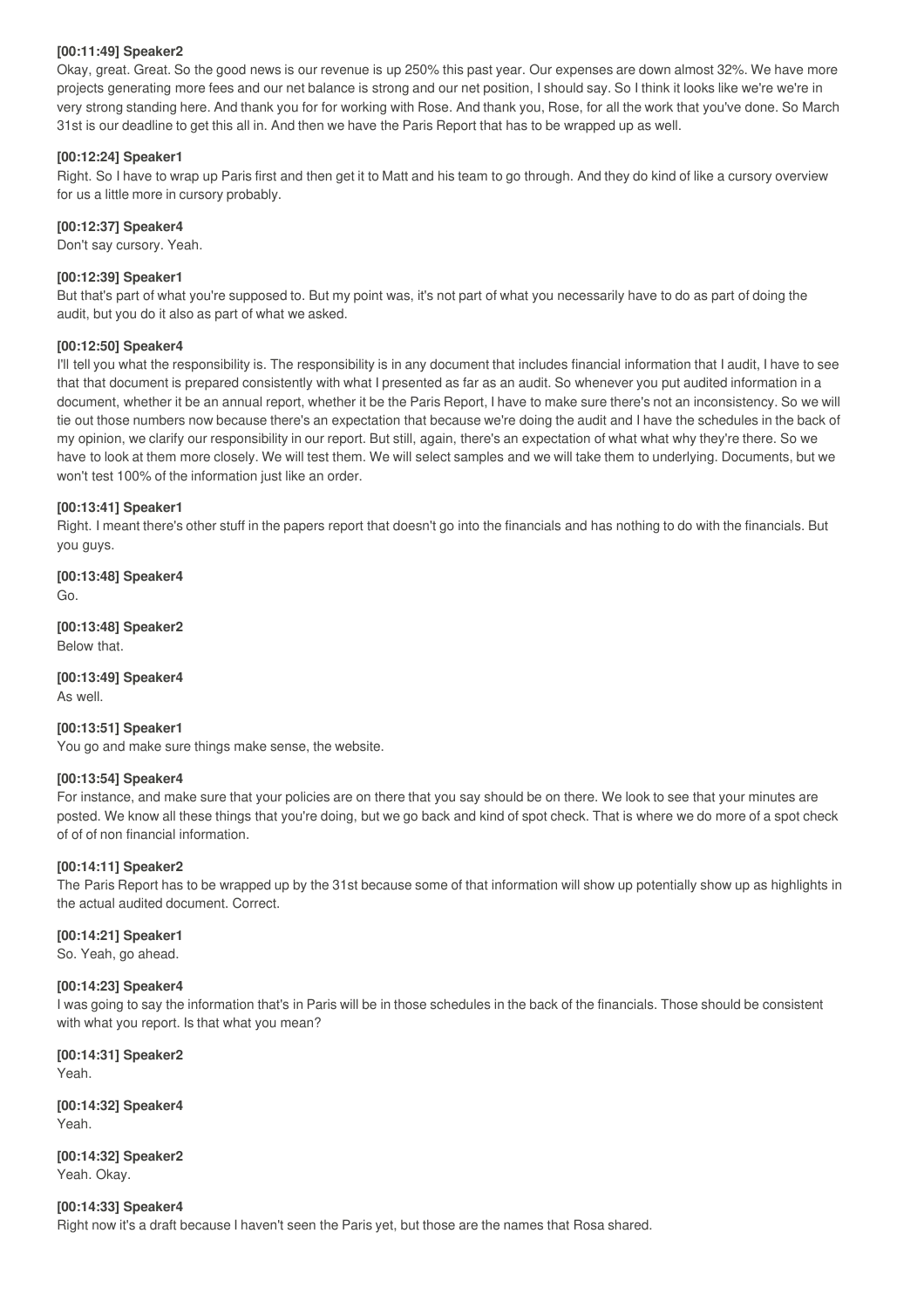#### **[00:14:39] Speaker2**

Right. Right. I'm sorry. Mike, do you have any questions?

#### **[00:14:43] Speaker3**

No, Diane, I don't. Just. I'm just going through this. I didn't get it until I said we've had an update to my computer system, so I didn't get a lot of the information right away. So I'm kind of reading it as I go when you're hitting pages.

#### **[00:14:57] Speaker1**

So I know he had trouble getting my emails to for a little while. A couple of weeks.

#### **[00:15:02] Speaker3**

Yeah. My servers, it's a lot of stuff goes to quarantine so you don't get it right away right now.

#### **[00:15:09] Speaker2** Yeah. Gotcha. Okay.

**[00:15:12] Speaker4** That's a.

#### **[00:15:12] Speaker1**

Problem. So some things that will probably change. There might be a little bit of some wording change in some of the notes, but the financial part, like the actual financial statements, is the part that the board will you guys first and then the board have to approve now, which is why we do this now before the audited financials are totally finalized. Yeah, because the that part is what's required for Paris. I have to say on Paris that you've approved them, but we.

#### **[00:15:46] Speaker2**

Got a committee.

#### **[00:15:47] Speaker1**

Yeah, well the board but the board can approve it to audit committee does and all of those things have to be done before I can finish Paris also. And then it gets done. I will send it to Matt. I'm hoping I let them know. I'm hoping to have it wrapped up this week, which is the earliest it's been done in the last few years. I think the reporting is getting a little bit easier to come in from folks, which is great, so I'm hoping to have it to them by this week and then we'll have this in in time for the deadline and then it'll be on to the 157 report for the legislature.

#### **[00:16:31] Speaker2**

Okay.

**[00:16:32] Speaker1**

Jo, anything. You're muted.

#### **[00:16:36] Speaker3**

Hmm. Where are we at with reporting right now from all the different companies whose.

#### **[00:16:45] Speaker1**

The last I can recall, it was one company still didn't have their information to us. There was one company that got the full \$1,000 in late fees. We were missing their pilot payment information. I would highly doubt there are project that did not make their pilot payments, but they have not been able to send it to us because they have had a hold up with their corporate offices in a different state. And so that's, I believe, the only thing that's outstanding that we couldn't get.

#### **[00:17:24] Speaker3**

Okay.

#### **[00:17:25] Speaker2**

That's great. Joe, anything on your end?

#### **[00:17:30] Speaker3**

No, I obviously am not the accountant, Diane, and I'm dangerous with numbers. I look at the materials from a standpoint of legal counsel, making sure there's no references to shortcomings or disagreements and that sort of thing. And obviously it's a clean audit from that standpoint, which is a tribute to the staff and to the board and frankly, to Matthew's work in terms of keeping everything between the white lines. So no no comments from council.

#### **[00:18:08] Speaker2**

All right. Thank you, Joe. Appreciate that. All right. Any other discussion? Any other questions? Does not seem to be. All right, so, Rose, we need to, the audit committee needs to, we need to make them. If I can get a motion to approve the financial audited financial statements as presented today by UHY.

#### **[00:18:31] Speaker3**

Chair, I'll make the motion to accept the presentation by.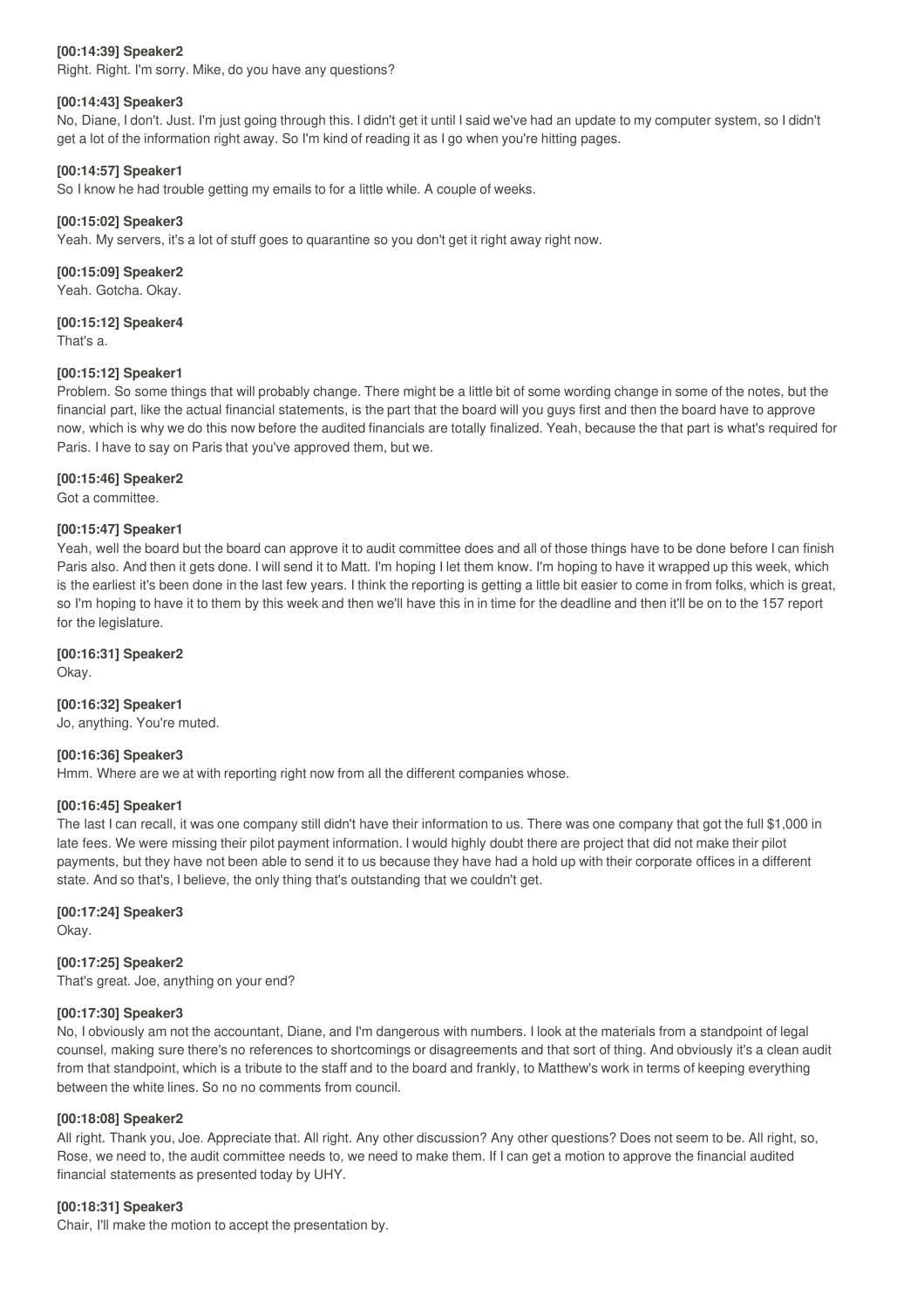**[00:18:36] Speaker2** A second on favor. All right.

**[00:18:38] Speaker3** All right.

**[00:18:39] Speaker2** All right. We're good. All right. Thank you so much, Matt. Really appreciate it.

**[00:18:45] Speaker4** Thank you very much.

**[00:18:46] Speaker2** All right. Will you be joining us at nine for part of the well.

**[00:18:50] Speaker1** You're staying on for us to do the CRC, right?

**[00:18:54] Speaker2** That's correct. Yes, I am.

**[00:18:56] Speaker1** But I'm Matt.

**[00:18:59] Speaker4** Is it 830 or is it at nine?

**[00:19:01] Speaker1** It's at 830. The CRC is 830 and then the board is at nine.

**[00:19:06] Speaker4** The same the same link or a separate link.

### **[00:19:09] Speaker1**

All on the same link. You don't have to go anywhere. I just have to turn. I don't have to turn off. I just have to turn off the recording and turn it back on again.

**[00:19:18] Speaker2** Okay.

**[00:19:18] Speaker4** Thank you.

**[00:19:19] Speaker2** Yes. Can I get a motion to adjourn the meeting? For the.

**[00:19:23] Speaker3** Motion to adjourn.

**[00:19:25] Speaker2** Second on favor. All right. All right. Thank you, everyone.

**[00:19:28] Speaker4** Actually. So, I'm sorry, did you guys have to approve? Did you just approve the financials? I just can't remember.

**[00:19:35] Speaker1** Yes, they.

**[00:19:35] Speaker2** Did.

**[00:19:36] Speaker4** Yes.

**[00:19:37] Speaker2** That's okay.

**[00:19:38] Speaker4** And distracted. Okay. Thank you.

**[00:19:40] Speaker1** Okay. So I'm going to stop the recording and turn off YouTube and then I'll let you.